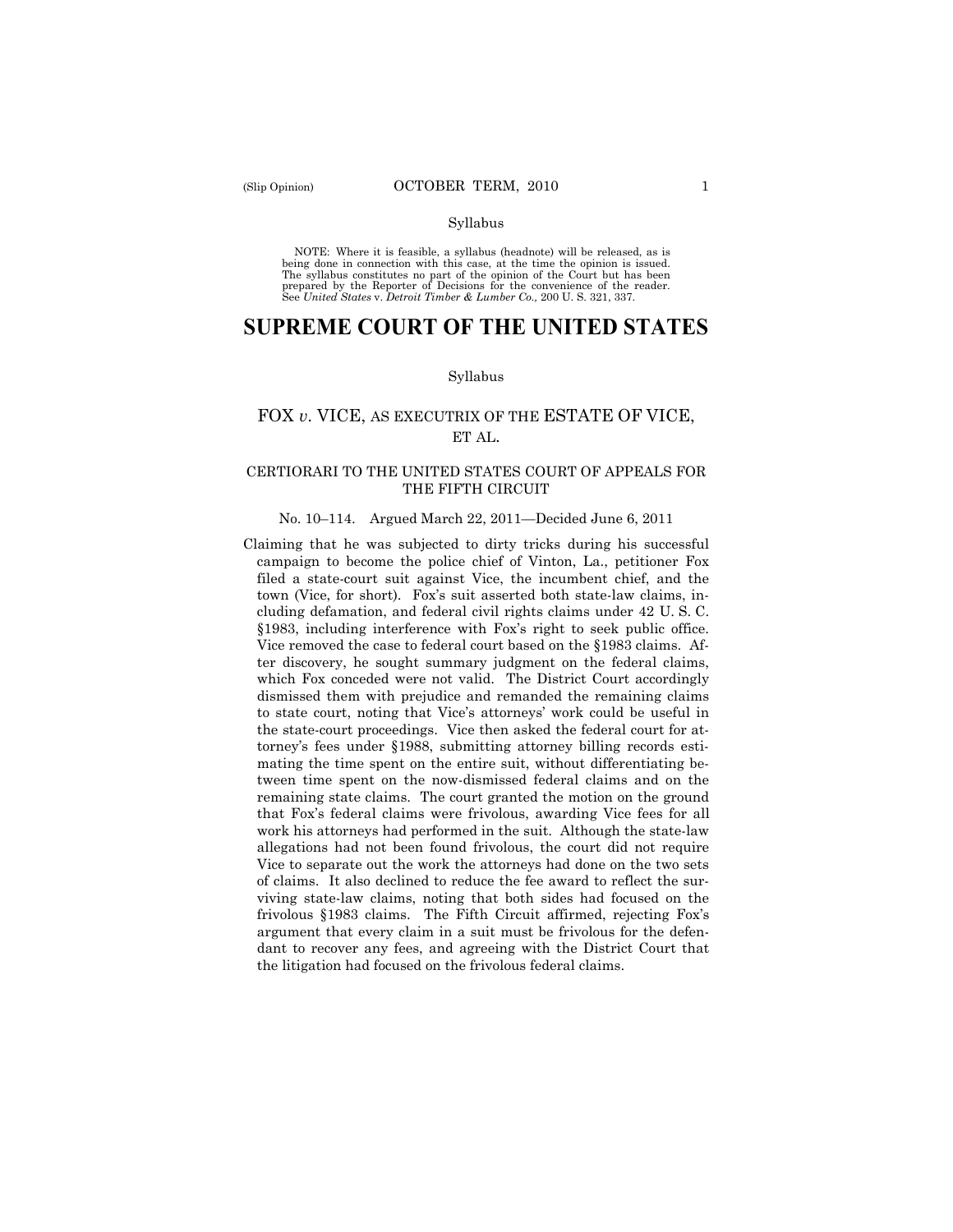#### Syllabus

### *Held*:

1. When a plaintiff's suit involves both frivolous and non-frivolous claims, a court may grant reasonable fees to the defendant, but only for costs that the defendant would not have incurred but for the frivolous claims. Pp. 5–11.

(a) Section 1988 allows the award of "a reasonable attorney's fee" to "the prevailing party" in certain civil rights cases, including §1983 suits. While most of this Court's §1988 decisions have concerned fees to prevailing plaintiffs, §1988 also authorizes a fee award to a prevailing defendant "upon a finding that the plaintiff's action was frivolous, unreasonable, or without foundation." *Christiansburg Garment Co.* v. *EEOC*, 434 U. S. 412, 421. Just as plaintiffs may receive fees under §1988 even if they are not victorious on every claim, *Hensley* v. *Eckerhart*, 461 U. S. 424, 435, so too may a defendant be reimbursed for costs under §1988 even if the plaintiff's suit is not wholly frivolous, *ibid.,* n. 10. The defendant is not entitled to fees arising from these non-frivolous charges, see *Christiansburg,* 434 U. S., at 420– 421, but the presence of reasonable allegations does not immunize the plaintiff against paying for the fees that his frivolous claims imposed. Pp. 5–7.

(b) The question then becomes how to allocate fees in a lawsuit having both frivolous and non-frivolous claims. Congress's purpose in enacting §1988—to relieve defendants of the burdens associated with fending off frivolous litigation—points to the proper standard: Section 1988 allows a defendant to recover reasonable attorney's fees incurred because of, but only because of, a frivolous claim; *i.e.,* §1988 permits the defendant to receive only the portion of his fees that he would not have paid but for the frivolous claim. A standard allowing more expansive fee-shifting would furnish windfalls to some defendants, who would be relieved of normal litigation costs merely because the plaintiff's suit also included frivolous claims. This "but-for" standard may, in some instances, allow compensation to a defendant for attorney work relating to both frivolous and non-frivolous claims, for instance, if the frivolous claim requires a lawyer to do more work because of the defendant's greater financial exposure on that claim. The dispositive question is not whether attorney costs at all relate to a non-frivolous claim, but whether the costs would have been incurred in the absence of the frivolous allegation. The answers to those inquiries will usually track each other, but when they diverge, it is the second one that matters. The determination of fees "should not result in a second major litigation." *Hensley*, 461 U. S., at 437. The essential goal in shifting fees is to do rough justice, not to achieve auditing perfection. The trial court has wide discretion, but must apply the correct but-for standard. And the appeals court must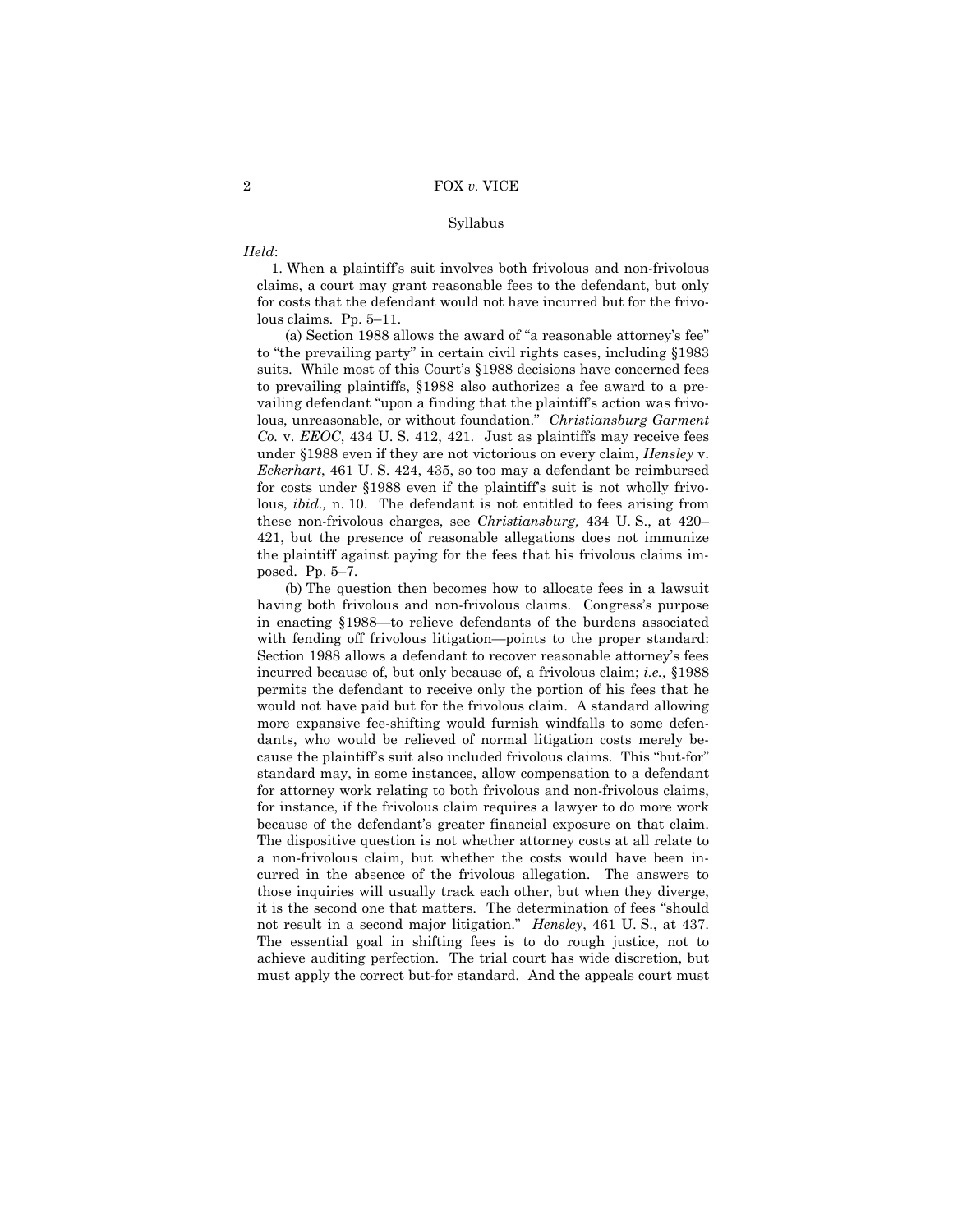### Syllabus

determine whether the trial court asked and answered this but-for question, rather than some other. Pp. 7–11.

2. The lower courts used an incorrect standard in awarding fees to Vice. The District Court's analysis suggests that Vice's attorneys would have done much the same work even if Fox had not brought his frivolous claims. The charges arose out of Vice's conduct in the campaign, and with respect both to the frivolous federal claims and to the non-frivolous state-law claims, his "defense entailed proof or denial of essentially the same facts." It thus seems likely that Vice's attorneys would have, *e.g.,* taken many of the same depositions. Although the District Court noted the usefulness of the attorneys' work in defending against the state-law claims, it failed to take proper account of the overlap between the frivolous and non-frivolous claims. Its reasoning—that the close relationship between the federal and state-law claims supported the award—cannot be squared with the congressional policy of sparing defendants from the costs only of frivolous litigation. Nor did the Fifth Circuit uphold the award on the proper ground. It seemed to think Vice could receive fees for any work useful to defending against a frivolous claim, even if his lawyers would have done that work regardless. On this record, the case must be returned to the lower courts. Pp. 12–13.

594 F. 3d 423, vacated and remanded.

KAGAN, J., delivered the opinion for a unanimous Court.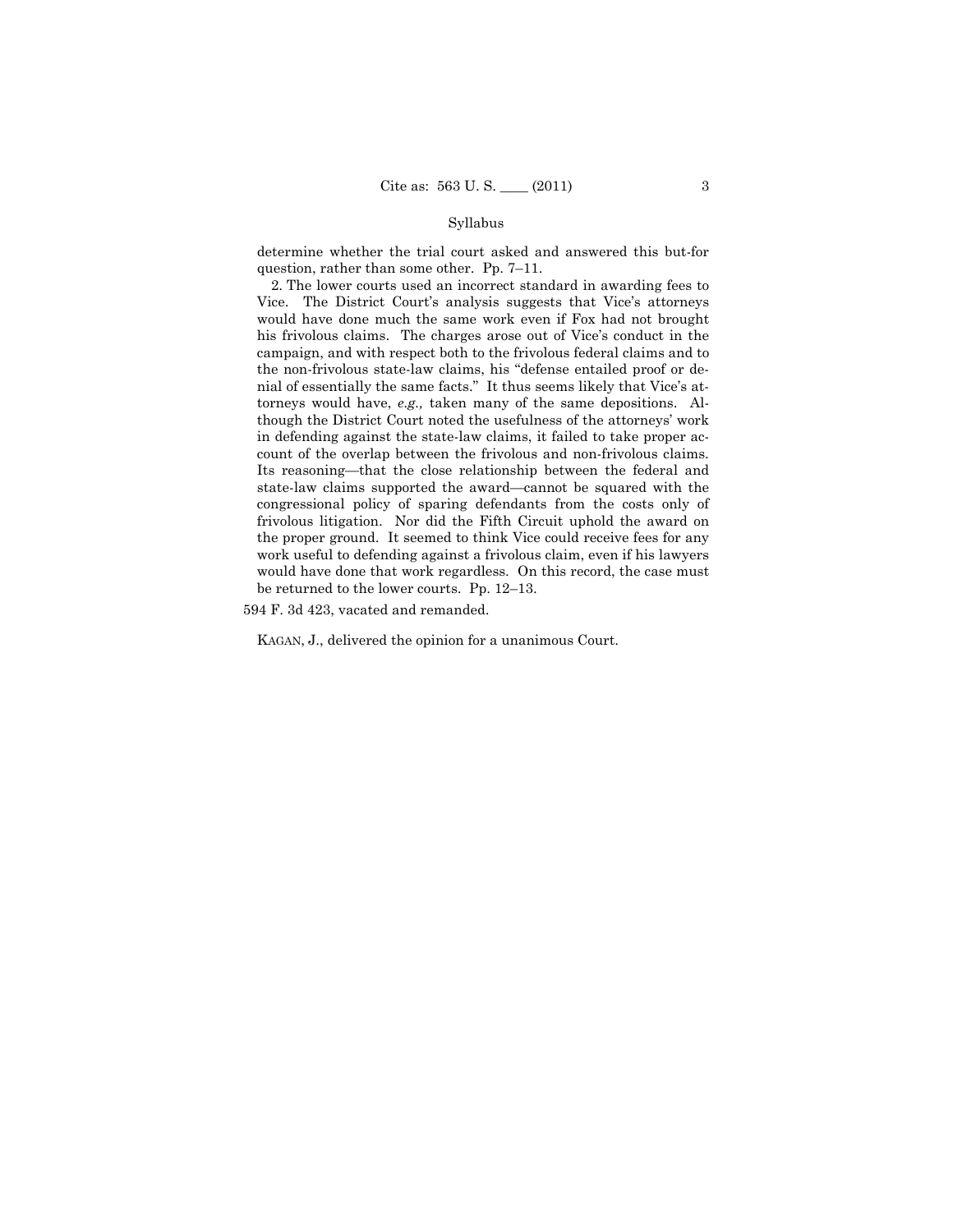NOTICE: This opinion is subject to formal revision before publication in the preliminary print of the United States Reports. Readers are requested to notify the Reporter of Decisions, Supreme Court of the United States, Washington, D. C. 20543, of any typographical or other formal errors, in order that corrections may be made before the preliminary print goes to press.

### $\frac{1}{2}$  , where  $\frac{1}{2}$ **SUPREME COURT OF THE UNITED STATES**

#### $\frac{1}{2}$  ,  $\frac{1}{2}$  ,  $\frac{1}{2}$  ,  $\frac{1}{2}$  ,  $\frac{1}{2}$  ,  $\frac{1}{2}$ No. 10–114

# RICKY D. FOX, PETITIONER *v.* JUDY ANN VICE, AS EXECUTRIX OF THE ESTATE OF BILLY RAY VICE, ET AL.

### ON WRIT OF CERTIORARI TO THE UNITED STATES COURT OF APPEALS FOR THE FIFTH CIRCUIT

#### [June 6, 2011]

### JUSTICE KAGAN delivered the opinion of the Court.

Federal law authorizes a court to award a reasonable attorney's fee to the prevailing party in certain civil rights cases. See 42 U. S. C. §1988. We have held that a defendant may receive such an award if the plaintiff's suit is frivolous. In this case, the plaintiff asserted both frivolous and non-frivolous claims. We hold today that a court may grant reasonable fees to the defendant in this circumstance, but only for costs that the defendant would not have incurred but for the frivolous claims. A trial court has wide discretion in applying this standard. But here we must vacate the judgment below because the court used a different and incorrect standard in awarding fees.

### I

This case arises out of an election for chief of police in the town of Vinton, Louisiana. The candidates were petitioner Ricky Fox (the challenger) and respondent Billy Ray Vice (the incumbent).<sup>1</sup> By Fox's account, Vice resorted to

<sup>1</sup>Vice died during the course of this litigation. Pursuant to this Court's Rule 35.1, we substituted the executor of his estate as respondent. 562 U.S. (2011). But for the sake of clarity, we refer to the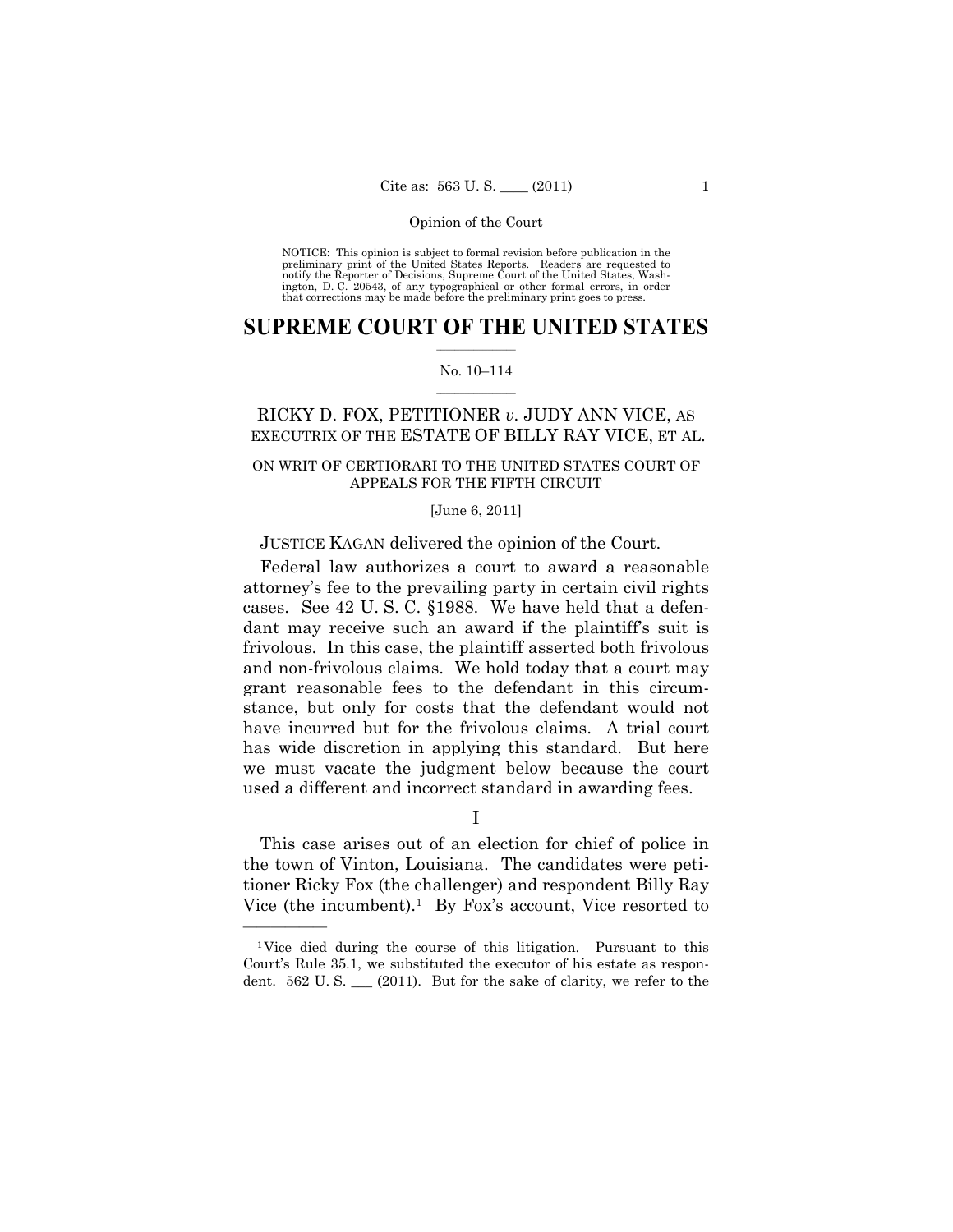#### Opinion of the Court

an assortment of dirty tricks to try to force Fox out of the race. In particular, Vice sent an anonymous letter to Fox threatening to publish damaging charges against him if he remained a candidate. Vice also arranged for a third party to publicly accuse Fox of using racial slurs and then to file a criminal complaint against Fox repeating those allegations. And when prosecutors ignored that faux complaint, Vice leaked it to the press. Yet all of these machinations failed; Fox won the election. And Vice got an even greater comeuppance: He was subsequently convicted of criminal extortion for his election-related conduct.

Fox, however, chose not to let the matter rest; he filed this suit in Louisiana state court against Vice and the town of Vinton, also a respondent here. Fox's complaint asserted both state-law claims, including defamation, and federal civil rights claims under 42 U. S. C. §1983, including interference with his right to seek public office. Vice and the town (Vice, for short) removed the case to federal court on the basis of the §1983 claims.

At the end of discovery in the suit, Vice moved for summary judgment on Fox's federal claims. Fox conceded that the claims were "no[t] valid," App. 169, and the District Court accordingly dismissed them with prejudice. In the same ruling, the court declined to exercise supplemental jurisdiction over the remaining state-law claims. Docket No. 2:06–cv–135 (WD La., Oct. 16, 2007), App. to Pet. for Cert. 38a–40a. The court instead remanded the now slimmed-down case to state court for adjudication. In doing so, the District Court observed that "[a]ny trial preparation, legal research, and discovery may be used by the parties in the state court proceedings." *Id.,* at 40a.

Vice then asked the federal court for an award of attorney's fees under §1988, arguing that Fox's federal claims were "baseless and without merit." App. 198. Vice stated

respondent as Vice.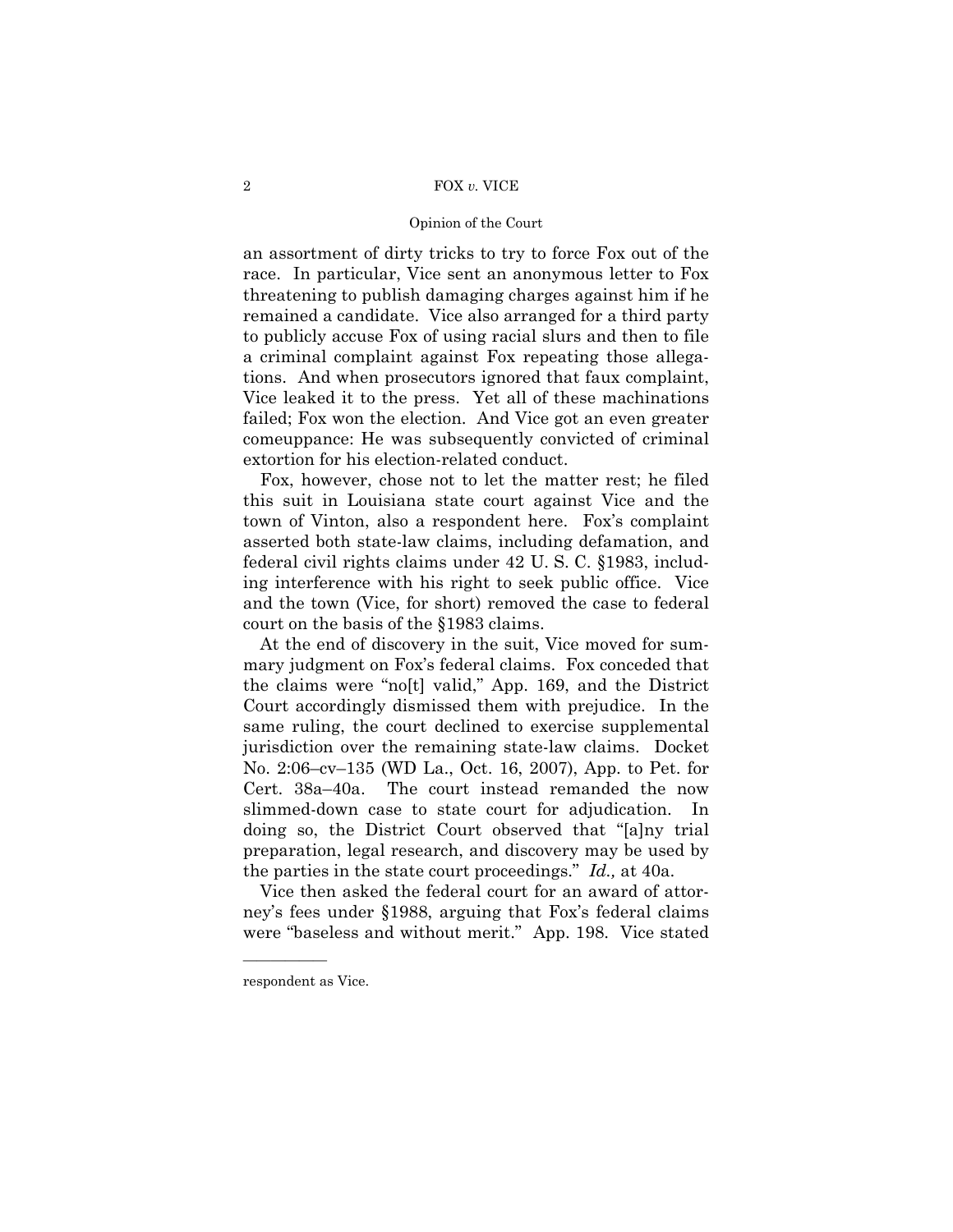that his lawyers had had to participate in five lengthy depositions and review numerous records to defend against Fox's charges. *Id.,* at 199. In support of his fee request, Vice submitted attorney billing records estimating the time spent on the whole suit, without differentiating between the federal and state-law claims. See Supp. App. 8–67.

The District Court granted the motion for attorney's fees on the ground that Fox's federal claims were frivolous. Although the state-law allegations had not been found frivolous (and indeed remained live), the court did not require Vice to separate out the work his attorneys had done on the two sets of claims. Docket No. 2:06–cv–135 (WD La., Sept. 22, 2008), App. to Pet. for Cert. 28a. According to the court, such "segregation" was unnecessary because the "various claims arose out of the same transaction and were so interrelated that their prosecution or defense entailed proof or denial of essentially the same facts." *Ibid.* (internal quotation marks omitted). Similarly, the court declined to reduce the fee award to reflect the surviving state-law claims. "[T]hroughout the litigation," the court stated, both sides "focus[ed]" on Fox's frivolous §1983 claims. *Id.,* at 32a–33a. The court therefore concluded that Vice should receive all of the fees he reasonably incurred in defending the suit—a total of \$48,681. *Id.,* at 34a.

A divided Court of Appeals affirmed. 594 F. 3d 423 (CA5 2010). The majority first rejected Fox's contention that all claims in a suit must be frivolous for the defendant to recover any fees. That rule, the court explained, would "'allow plaintiffs to prosecute frivolous claims without consequenc[e]'" so long as they added a single nonfrivolous claim. *Id.*, at 428 (quoting *Tutor-Saliba Corp.* v. *Hailey,* 452 F. 3d 1055, 1064 (CA9 2006)). The Court of Appeals then turned to the District Court's decision that Vice was entitled to fees for all time thus far spent on the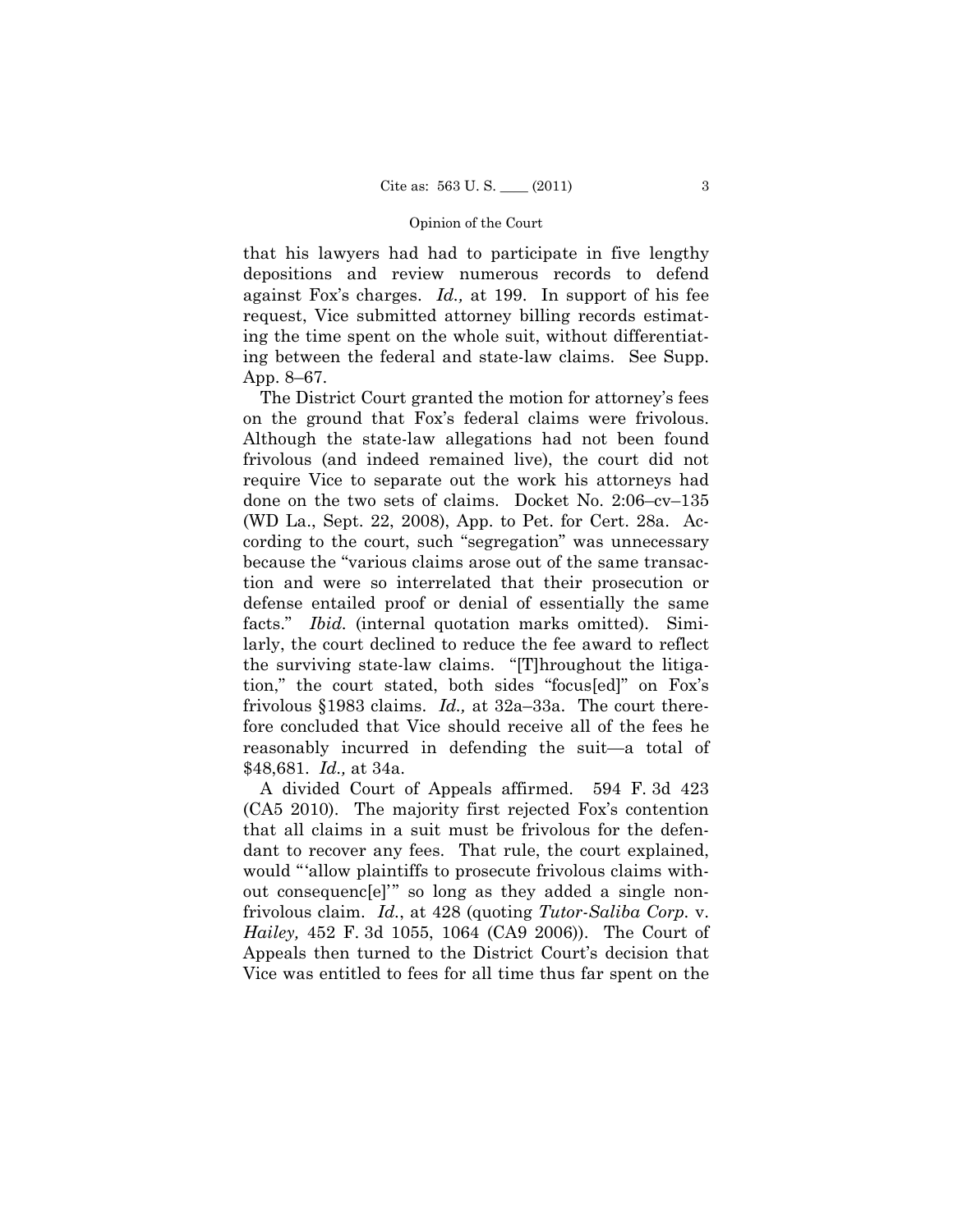### Opinion of the Court

case, even though state-law claims remained unadjudicated. Repeating the trial court's view that the whole litigation had focused on the frivolous federal claims, the Fifth Circuit upheld the fee award. See 594 F. 3d, at 428.

Judge Southwick dissented. He agreed that Vice was entitled to some reimbursement for fees. *Id.,* at 430. But he thought the District Court had erred in declining to "allocate the fees separately between the successful claims and the unsuccessful" ones just because all of them were "interrelated." *Ibid.* "[W]hen some claims are dismissed as frivolous and others are not," he stated, the defendants should receive fees only for "the legal work allocable solely or dominantly to the dismissed" claims. *Id.,* at 431. Because in this case "almost all of the defendant[s'] discovery and factual analysis would have been necessary even if no federal claims had been brought," he concluded, the fee award should have been much smaller. *Ibid.* 

The Fifth Circuit's decision deepened a Circuit split about whether and to what extent a court may award fees to a defendant under §1988 when a plaintiff asserts both frivolous and non-frivolous claims.2 One Court of Appeals has forbidden any compensation unless all of the plaintiff's claims are frivolous. See *Balmer* v. *HCA, Inc.*, 423 F. 3d 606, 617 (CA6 2005). Others have rejected this approach, but struggled with how to allocate fees in a suit that involves a mix of frivolous and non-frivolous claims. Compare, *e.g.,* 594 F. 3d 423 (CA5 2010) (opinion below), with *Colombrito* v. *Kelly*, 764 F. 2d 122, 132 (CA2 1985) (declining to award fees when the frivolous claim "added no additional testimony or expense to the trial"). We granted

<sup>2</sup>The parties do not dispute for purposes of argument here that this case involves both kinds of claims. The District Court deemed the federal claims frivolous, and Fox has not asked us to disturb that ruling. See Brief for Petitioner 26, and n. 2. The court remanded the state-law claims to state court, and Vice has assumed in this Court that they are not frivolous. See Brief for Respondents 8, n. 5.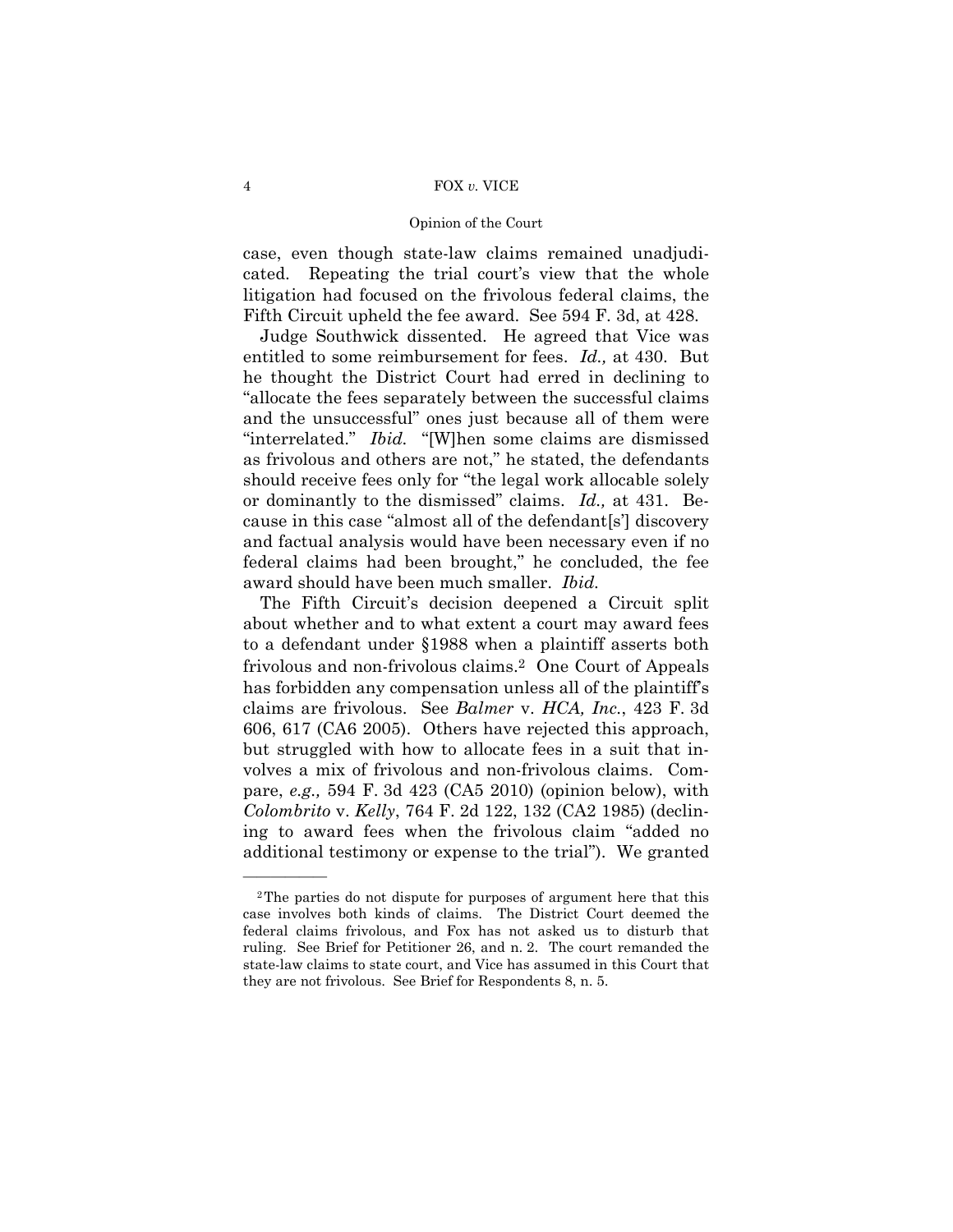certiorari to resolve these questions. 562 U. S. \_\_\_ (2010).

### II

Our legal system generally requires each party to bear his own litigation expenses, including attorney's fees, regardless whether he wins or loses. Indeed, this principle is so firmly entrenched that it is known as the "American Rule." See *Alyeska Pipeline Service Co.* v. *Wilderness Society*, 421 U. S. 240, 247 (1975). But Congress has authorized courts to deviate from this background rule in certain types of cases by shifting fees from one party to another. See *Burlington* v. *Dague*, 505 U. S. 557, 562 (1992) (listing federal fee-shifting provisions).

The statute involved here, 42 U. S. C. §1988, allows the award of "a reasonable attorney's fee" to "the prevailing party" in various kinds of civil rights cases, including suits brought under §1983. Most of our decisions addressing this provision have concerned the grant of fees to prevailing plaintiffs. When a plaintiff succeeds in remedying a civil rights violation, we have stated, he serves "as a 'private attorney general,' vindicating a policy that Congress considered of the highest priority." *Newman* v. *Piggie Park Enterprises, Inc.*, 390 U. S. 400, 402 (1968) *(per curiam)*. He therefore "should ordinarily recover an attorney's fee" from the defendant—the party whose misconduct created the need for legal action. *Christiansburg Garment Co.* v. *EEOC*, 434 U. S. 412, 416 (1978) (internal quotation marks omitted). Fee shifting in such a case at once reimburses a plaintiff for "what it cos[t] [him] to vindicate [civil] rights," *Riverside* v. *Rivera*, 477 U. S. 561, 577–578 (1986) (internal quotation marks omitted), and holds to account "a violator of federal law," *Christiansburg*, 434 U. S., at 418.

In *Christiansburg*, we held that §1988 also authorizes a fee award to a prevailing defendant, but under a different standard reflecting the "quite different equitable consid-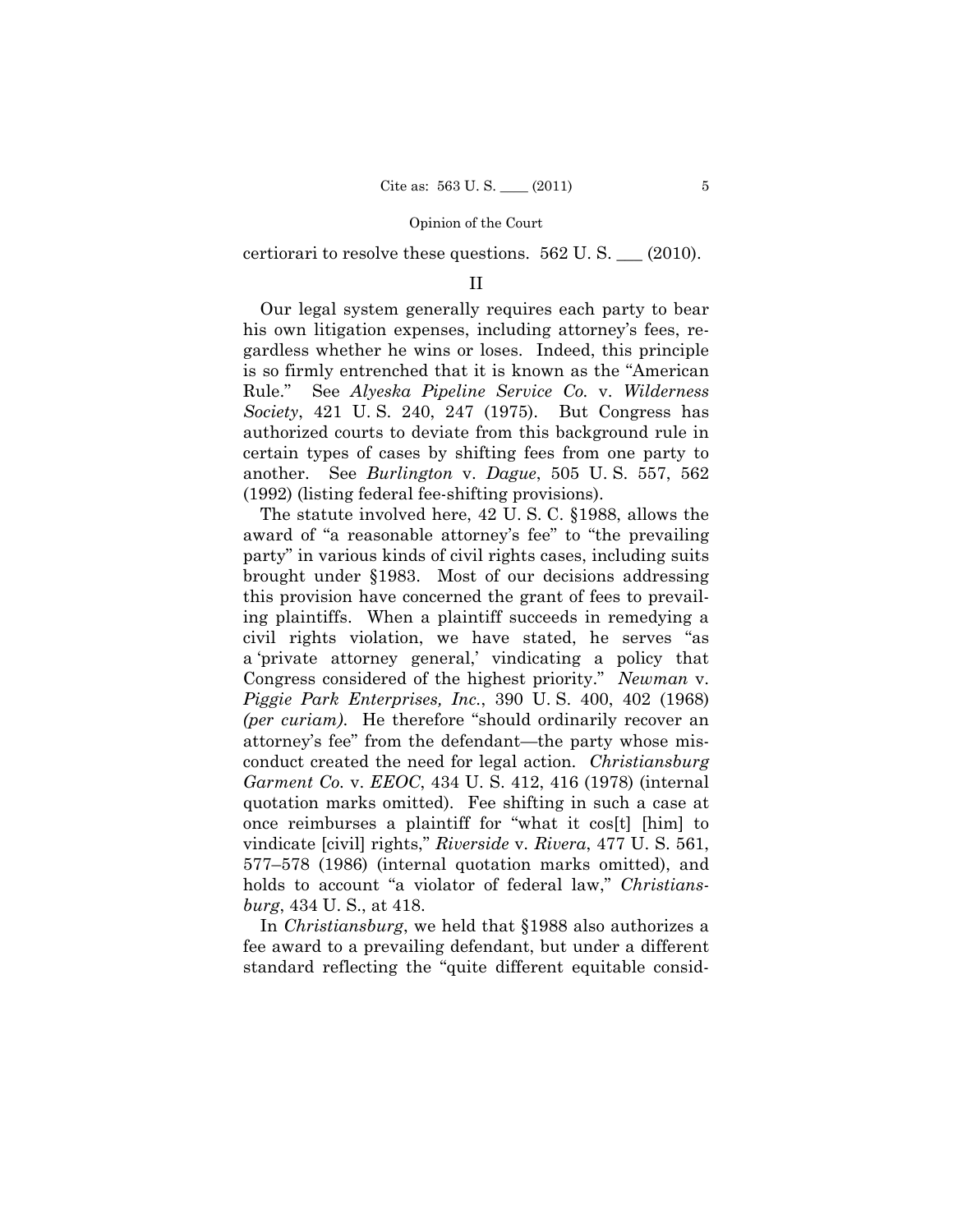### Opinion of the Court

erations" at stake. *Id.,* at 419. In enacting §1988, we stated, Congress sought "to protect defendants from burdensome litigation having no legal or factual basis." *Id.,*  at 420. Accordingly, §1988 authorizes a district court to award attorney's fees to a defendant "upon a finding that the plaintiff's action was frivolous, unreasonable, or without foundation." *Id.,* at 421; see also *Kentucky* v. *Graham*, 473 U. S. 159, 165, n. 9 (1985).

These standards would be easy to apply if life were like the movies, but that is usually not the case. In Hollywood, litigation most often concludes with a dramatic verdict that leaves one party fully triumphant and the other utterly prostrate. The court in such a case would know exactly how to award fees (even if that anti-climactic scene is generally left on the cutting-room floor). But in the real world, litigation is more complex, involving multiple claims for relief that implicate a mix of legal theories and have different merits. Some claims succeed; others fail. Some charges are frivolous; others (even if not ultimately successful) have a reasonable basis. In short, litigation is messy, and courts must deal with this untidiness in awarding fees.

Given this reality, we have made clear that plaintiffs may receive fees under §1988 even if they are not victorious on every claim. A civil rights plaintiff who obtains meaningful relief has corrected a violation of federal law and, in so doing, has vindicated Congress's statutory purposes. That "result is what matters," we explained in *Hensley* v. *Eckerhart*, 461 U. S. 424, 435 (1983): A court should compensate the plaintiff for the time his attorney reasonably spent in achieving the favorable outcome, even if "the plaintiff failed to prevail on every contention." *Ibid.*  The fee award, of course, should not reimburse the plaintiff for work performed on claims that bore no relation to the grant of relief: Such work "cannot be deemed to have been expended in pursuit of the ultimate result achieved."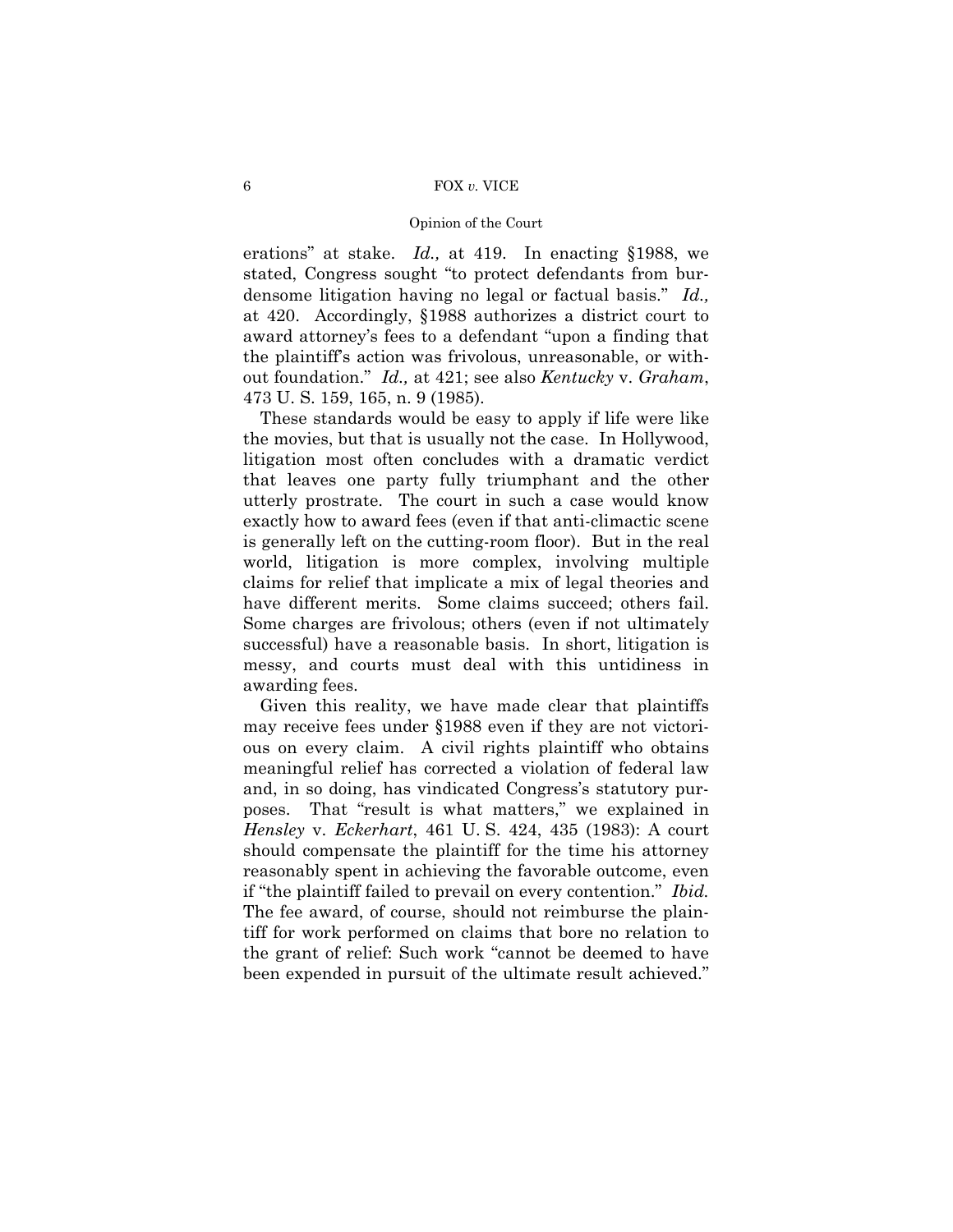*Ibid.* (internal quotation marks omitted)*.* But the presence of these unsuccessful claims does not immunize a defendant against paying for the attorney's fees that the plaintiff reasonably incurred in remedying a breach of his civil rights.

Analogous principles indicate that a defendant may deserve fees even if not all the plaintiff's claims were frivolous. In this context, §1988 serves to relieve a defendant of expenses attributable to frivolous charges. The plaintiff acted wrongly in leveling such allegations, and the court may shift to him the reasonable costs that those claims imposed on his adversary. See *Christiansburg*, 434 U. S., at 420–421. That remains true when the plaintiff's suit also includes non-frivolous claims. The defendant, of course, is not entitled to any fees arising from these nonfrivolous charges. See *ibid*. But the presence of reasonable allegations in a suit does not immunize the plaintiff against paying for the fees that his frivolous claims imposed.

Indeed, we have previously said exactly this much. In *Hensley*, we noted the possibility that a plaintiff might prevail on one contention in a suit while also asserting an unrelated frivolous claim. In this situation, we explained, a court could properly award fees to both parties—to the plaintiff, to reflect the fees he incurred in bringing the meritorious claim; and to the defendant, to compensate for the fees he paid in defending against the frivolous one. See 461 U. S., at 435, n. 10. We thus made clear that a court may reimburse a defendant for costs under §1988 even if a plaintiff's suit is not wholly frivolous. Feeshifting to recompense a defendant (as to recompense a plaintiff) is not all-or-nothing: A defendant need not show that every claim in a complaint is frivolous to qualify for fees.

The question then becomes one of allocation: In a lawsuit involving a mix of frivolous and non-frivolous claims,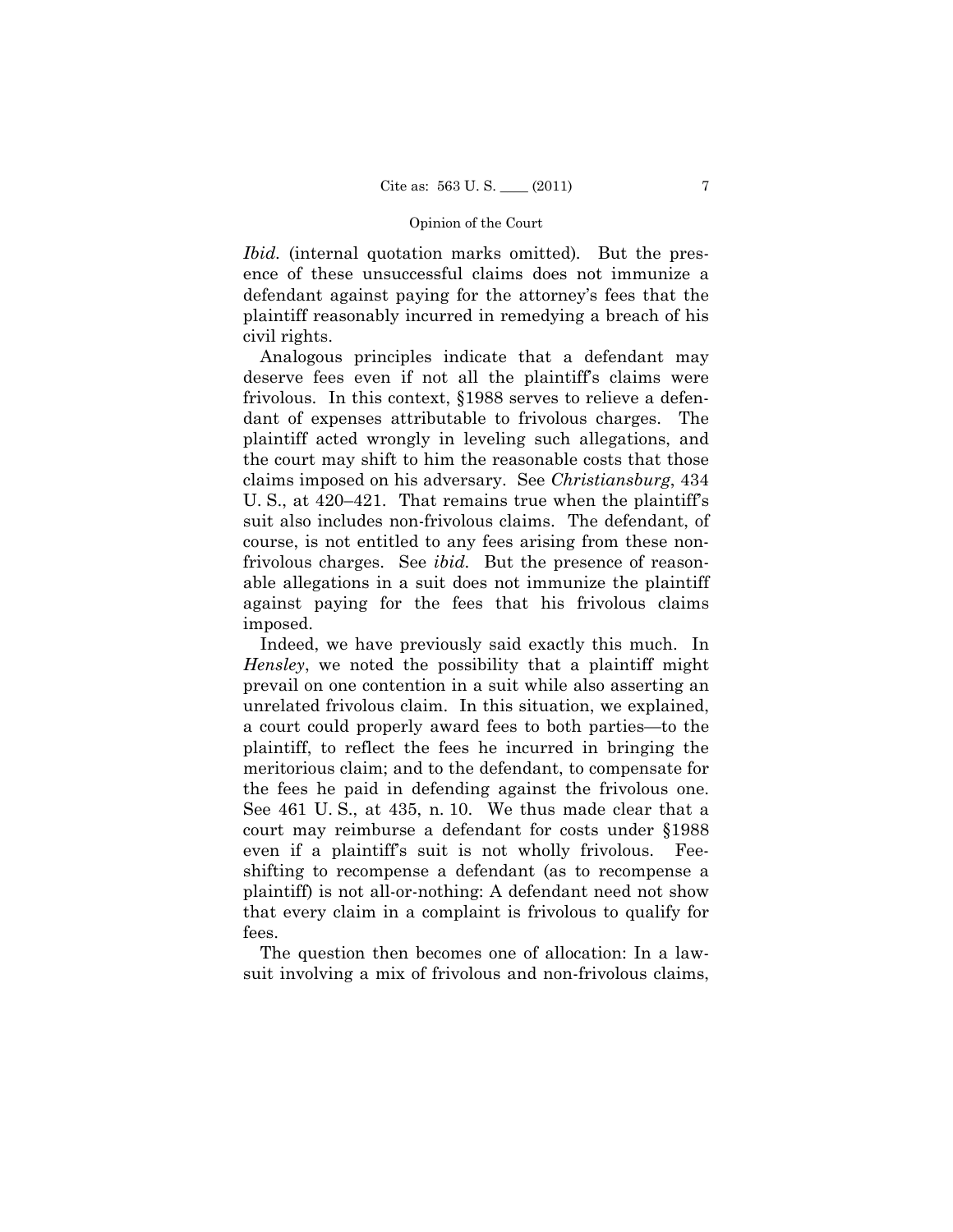### Opinion of the Court

what work may the defendant receive fees for? Vice concedes, as he must, that a defendant may not obtain compensation for work unrelated to a frivolous claim. Brief for Respondents 42, n. 13. Similarly, we think Fox would have to concede (once he has lost the argument that the presence of any non-frivolous claim precludes a fee award) that the defendant may receive reasonable fees for work related exclusively to a frivolous claim. The question in dispute concerns work that helps defend against nonfrivolous and frivolous claims alike—for example, a deposition eliciting facts relevant to both allegations.

Vice proposes authorizing the trial court to award fees for work that is "fairly attributable" to the frivolous portion of the lawsuit. See, *e.g.,* Tr. of Oral Arg. 41, 45. But that standard is in truth no standard at all. The very question under consideration is: What fees may be fairly attributed to frivolous claims under §1988? To answer "Those that are fairly attributable to frivolous claims" is just to restate this question. And that non-response response would leave to each and every trial court not only the implementation, but also the invention, of the applicable legal standard. We do not think trial courts would appreciate that lack of guidance. And yet more important, we do not think such an empty and amorphous test would ensure that all fee awards to defendants comport with Congress's purpose in enacting §1988.

That congressional policy points to a different and more meaningful standard: Section 1988 allows a defendant to recover reasonable attorney's fees incurred because of, but only because of, a frivolous claim. Or what is the same thing stated as a but-for test: Section 1988 permits the defendant to receive only the portion of his fees that he would not have paid but for the frivolous claim. Recall that the relevant purpose of §1988 is to relieve defendants of the burdens associated with fending off frivolous litigation. See *supra*, at 5–6. So if a frivolous claim occasioned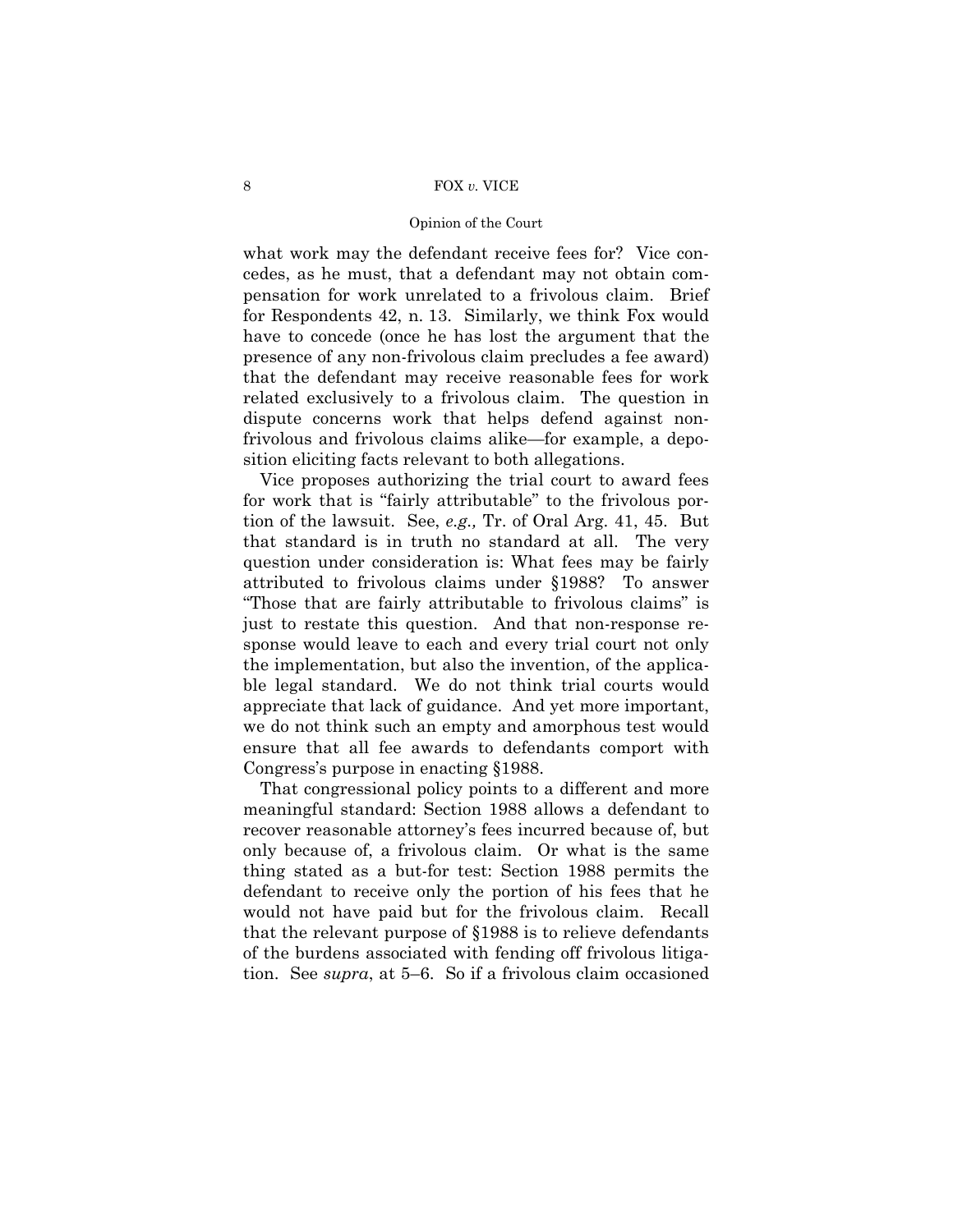the attorney's fees at issue, a court may decide that the defendant should not have to pay them. But if the defendant would have incurred those fees anyway, to defend against *non*-frivolous claims, then a court has no basis for transferring the expense to the plaintiff. Suppose, for example, that a defendant's attorney conducts a deposition on matters relevant to both a frivolous and a non-frivolous claim—and more, that the lawyer would have taken and committed the same time to this deposition even if the case had involved only the non-frivolous allegation. In that circumstance, the work does not implicate Congress's reason for allowing defendants to collect fees. The defendant would have incurred the expense in any event; he has suffered no incremental harm from the frivolous claim. In short, the defendant has never shouldered the burden that Congress, in enacting §1988, wanted to relieve. The basic American Rule thus continues to operate.3

A standard allowing more expansive fee-shifting would furnish windfalls to some defendants, making them better off because they were subject to a suit including frivolous claims. For under any more permissive test, the simple presence of a frivolous claim would allow the court to shift

<sup>3</sup>The test set out here differs from the one we adopted in *Hensley* v. *Eckerhart*, 461 U. S. 424, 435 (1983), to govern fee awards to plaintiffs in cases involving both successful and unsuccessful claims. See *supra*, at 6–7. That difference reflects the disparate legislative purposes we have recognized in the two settings. See *Christiansburg Garment Co.* v. *EEOC*, 434 U. S. 412, 419–420 (1978); *supra*, at 5–6. Congress authorized fees to plaintiffs to compensate them for the costs of redressing civil rights violations; accordingly, a plaintiff may receive fees for all work relating to the accomplishment of that result, even if "the plaintiff failed to prevail on every contention raised." *Hensley*, 461 U. S., at 435. By contrast, Congress authorized fees to defendants to remove the burden associated with fending off frivolous claims; accordingly, a defendant may recover for fees that those claims caused him to incur. In each context, the standard for allocating fees in "mixed" cases matches the relevant congressional purpose.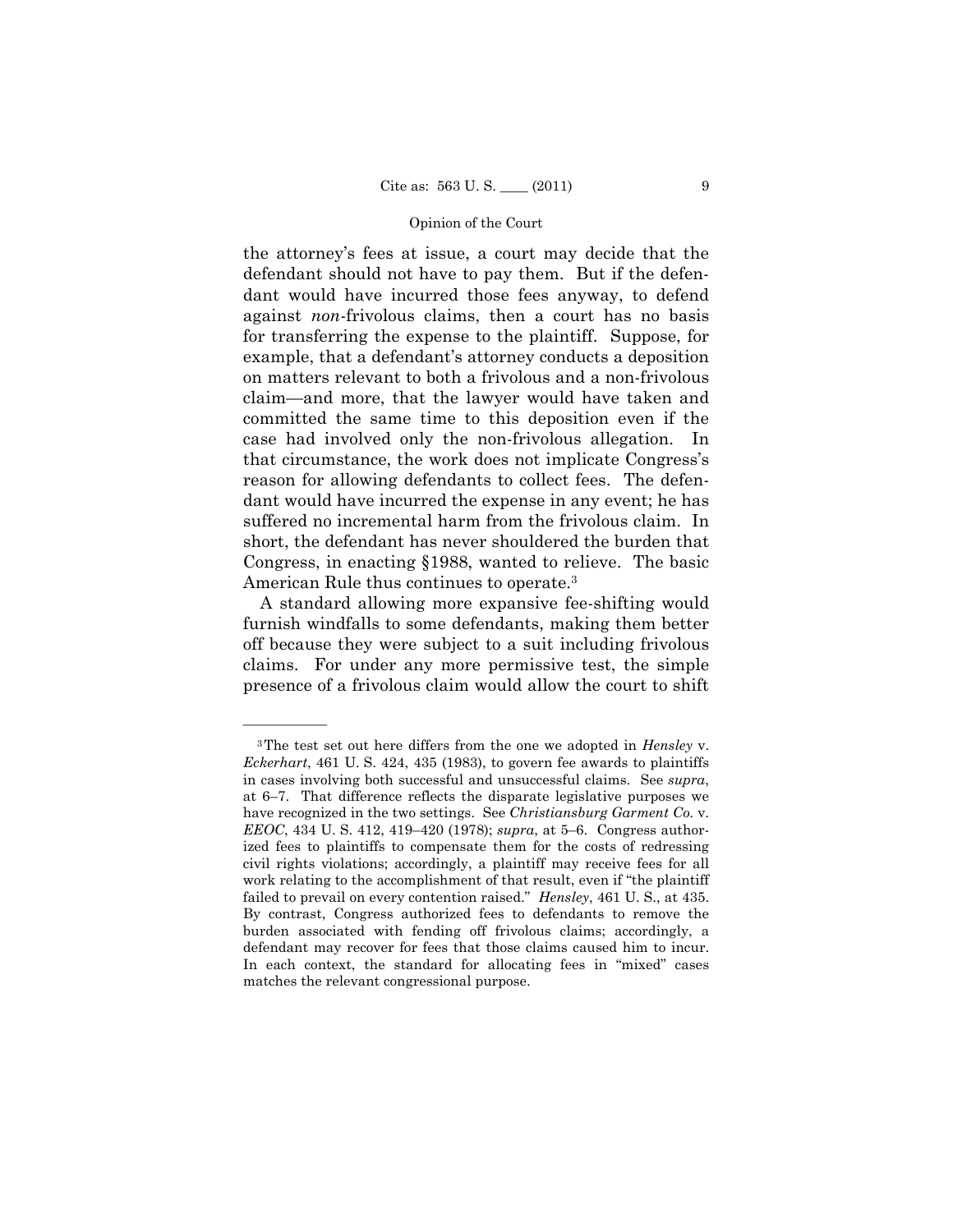### Opinion of the Court

to the plaintiff some of the costs of defending against regular, non-frivolous charges. So two defendants (call them Vice and Rice) could face identical non-frivolous allegations, but because Vice also confronted a frivolous claim, he might end by paying less than Rice to his attorneys. The chance assertion—for Vice, the downright lucky assertion—of the frivolous claim could relieve him not only of the incremental costs of that claim but also of costs that he, like Rice, would have had to pay in its absence. Section 1988 provides no warrant for that peculiar result; that statute was "never intended to produce windfalls" for parties. See *Farrar* v. *Hobby*, 506 U. S. 103, 115 (1992) (internal quotation marks omitted).

At the same time, the "but-for" standard we require may in some cases allow compensation to a defendant for attorney work relating to both frivolous and non-frivolous claims. Suppose, for example, that a plaintiff asserts one frivolous and one non-frivolous claim, but that only the frivolous allegation can legally result in a damages award. If an attorney performs work useful to defending against both, but did so only because of the defendant's monetary exposure on the frivolous charge, a court may decide to shift fees. Or similarly, imagine that the frivolous claim enables removal of the case to federal court, which in turn drives up litigation expenses. Here too, our standard would permit awarding fees for work relevant to both claims in order to reflect the increased costs (if any) of the federal forum. And frivolous claims may increase the cost of defending a suit in ways that are not reflected in the number of hours billed. If a defendant could prove, for example, that a frivolous claim involved a specialized area that reasonably caused him to hire more expensive counsel for the entire case, then the court may reimburse the defendant for the increased marginal cost. As all these examples show, the dispositive question is not whether attorney costs at all relate to a non-frivolous claim, but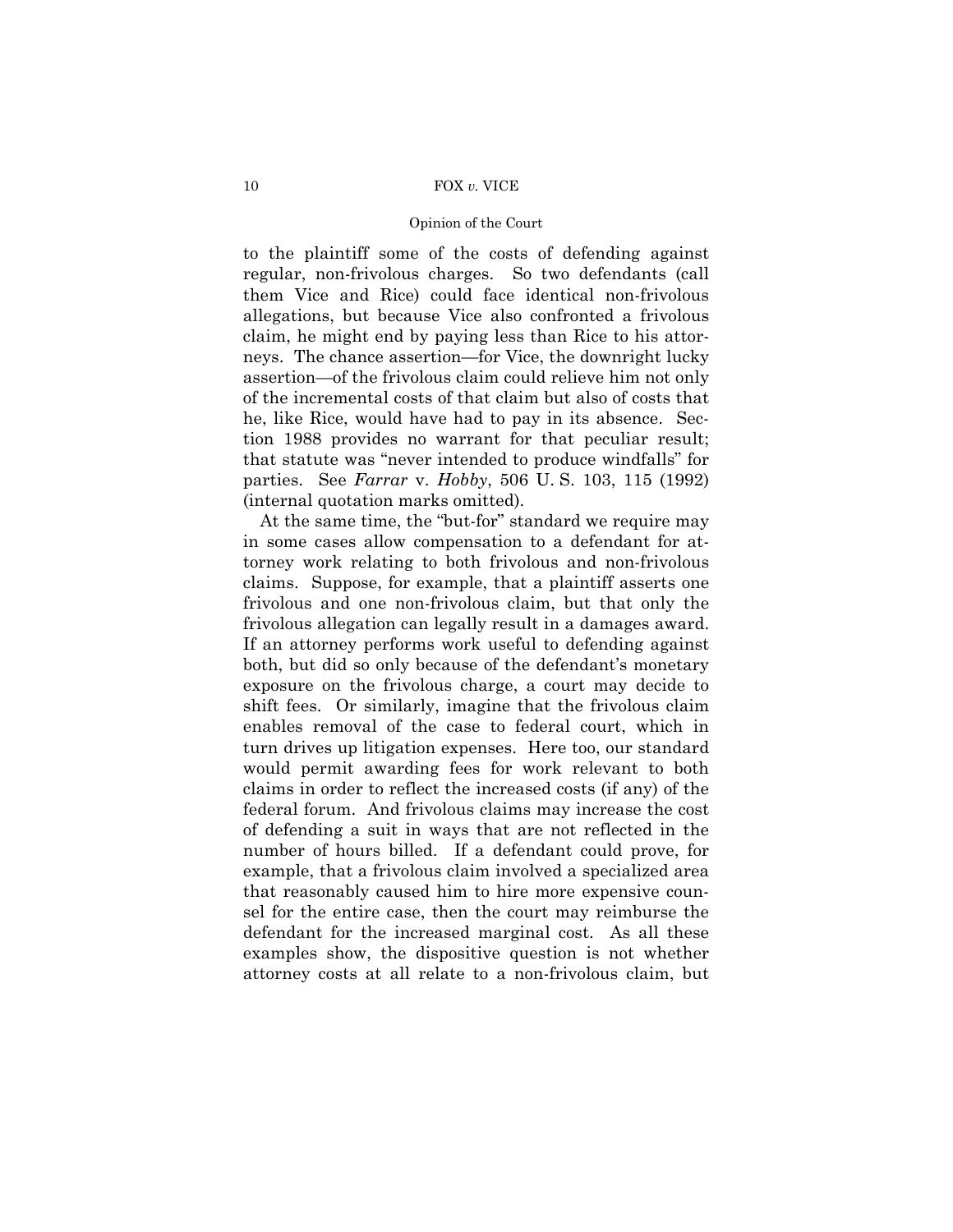whether the costs would have been incurred in the absence of the frivolous allegation. The answers to those inquiries will usually track each other, but when they diverge, it is the second that matters.

We emphasize, as we have before, that the determination of fees "should not result in a second major litigation." *Hensley*, 461 U. S., at 437. The fee applicant (whether a plaintiff or a defendant) must, of course, submit appropriate documentation to meet "the burden of establishing entitlement to an award." *Ibid.* But trial courts need not, and indeed should not, become green-eyeshade accountants. The essential goal in shifting fees (to either party) is to do rough justice, not to achieve auditing perfection. So trial courts may take into account their overall sense of a suit, and may use estimates in calculating and allocating an attorney's time. And appellate courts must give substantial deference to these determinations, in light of "the district court's superior understanding of the litigation." *Ibid.;* see *Webb* v. *Dyer County Bd. of Ed.*, 471 U. S. 234, 244 (1985). We can hardly think of a sphere of judicial decisionmaking in which appellate micromanagement has less to recommend it.

But the trial court must apply the correct standard, and the appeals court must make sure that has occurred. See *Perdue* v. *Kenny A.*, 559 U. S. \_\_, \_\_ (2010) (slip op., at 14) ("Determining a 'reasonable attorney's fee' is a matter that is committed to the sound discretion of a trial judge, . . . but the judge's discretion is not unlimited"); Cf. *Koon*  v. *United States*, 518 U. S. 81, 100 (1996) ("A district court by definition abuses its discretion when it makes an error of law"). That means the trial court must determine whether the fees requested would not have accrued but for the frivolous claim. And the appeals court must determine whether the trial court asked and answered that question, rather than some other. A trial court has wide discretion when, but only when, it calls the game by the right rules.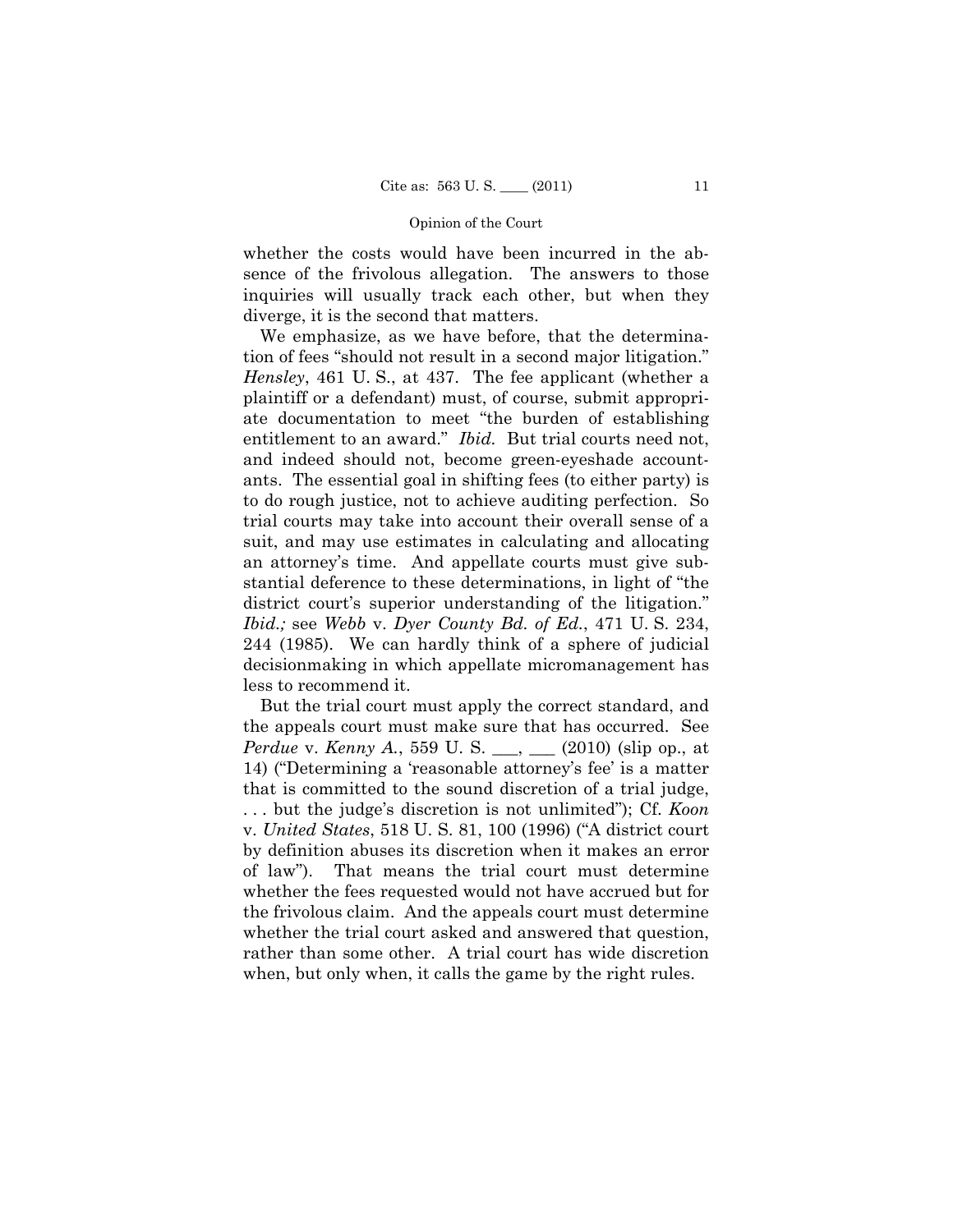### III

The task remains of applying these principles to the fee award Vice received. The District Court's analysis suggests that Vice's attorneys would have done much the same work even if Fox had not brought his frivolous claims. As noted earlier, see *supra*, at 3, the court acknowledged that Fox's federal and state-law claims were "interrelated," App. to Pet. for Cert. 28a (internal quotation marks omitted). The charges "arose out of the same transaction"—Vice's conduct in the campaign—and their "defense entailed proof or denial of essentially the same facts." *Ibid.* (internal quotation marks omitted). It therefore seems likely that Vice's attorneys would at least have conducted similar fact-gathering activities—taken many of the same depositions, produced and reviewed many of the same documents, and so forth. Indeed, the District Court highlighted the usefulness of the attorneys' work to defending against the state-law claims: In its order remanding those claims, the court noted that the "trial preparation, legal research, and discovery" done in the federal court could "be used by the parties in the state court proceedings." *Id.*, at 40a.

The District Court's decision to award full attorney's fees to Vice failed to take proper account of this overlap between the frivolous and non-frivolous claims. Rather than apply the but-for standard we have set out, the court indicated that the paramount factor was the parties' "focus" in the litigation. *Id.*, at 33a. The court did not address whether the "interrelated[ness]" of the claims meant that Vice would have incurred part or most of his fees even if Fox had asserted only the non-frivolous state-law claims. To the contrary, the court suggested that the close relationship between the federal and state-law claims supported Vice's request to recover *all* of his attorney's fees. See *id.*, at 28a; *supra*, at 3. That reasoning stands the appropriate analysis on its head. It cannot be squared